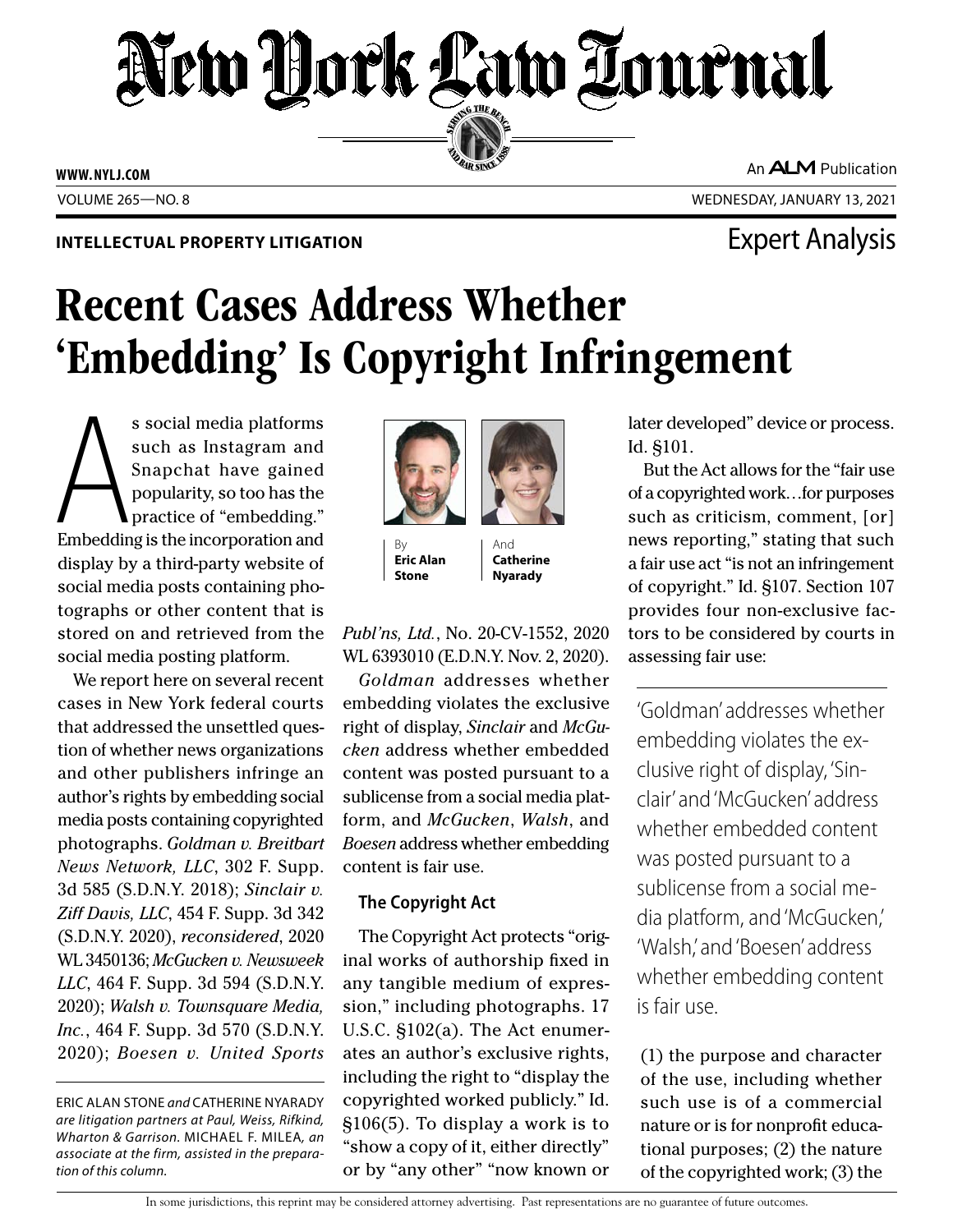amount and substantiality of the portion used in relation to the copyrighted work as a whole; and (4) the effect of the use upon the potential market for or value of the copyrighted work.

#### **The District Court Decisions**

In *Goldman v. Breitbart,* Justin Goldman posted on Snapchat his photograph of Tom Brady helping the Boston Celtics recruit basketball player Kevin Durant. *Goldman*, 302 F. Supp. 3d at 586. The photograph went viral and was uploaded to Twitter. Id. at 587. News outlets embedded the tweet in articles about whether the Boston Celtics would recruit Durant and whether Brady would assist in that effort. Id. Goldman sued for copyright infringement.

The district court granted partial summary judgment to Goldman, holding that "when defendants caused the embedded tweets to appear on their websites, their actions violated plaintiff's exclusive display right; the fact that the image was hosted on a server owned and operated by an unrelated third party (Twitter) does not shield them from this result." Id. at 586. "[E]ach and every defendant itself took active steps to put a process in place that resulted in a transmission of the photos so that they could be visibly shown…. Properly understood, the steps necessary to embed a tweet are accomplished by the defendant website; these steps constitute a process. The plain language of the Copyright Act calls for no more." Id. at 594.

Notably, the court rejected the U.S. Court of Appeals for the Ninth Circuit's "Server Test," under which

"whether a website publisher is directly liable for infringement turns entirely on whether the image is hosted on the publisher's own server, or is embedded or linked from a third-party server." Id. at 590. The court also rejected arguments that "to find for plaintiff here would 'cause a tremendous chilling effect on the core functionality of the web'" and "not adopting the Server Test here would 'radically change linking practices, and thereby transform the

In so holding, the 'Boesen' court relied on 'Walsh,' stating that "embedding social media posts that incidentally use copyright images in reporting on the posts themselves transforms the original works, supporting a finding of fair use."

internet as we know it.'" Id. at 596. The case settled after the Second Circuit declined to hear defendants' interlocutory appeal.

In *Sinclair v. Ziff Davis*, Stephanie Sinclair posted her photograph entitled "Child, Bride, Mother/Child marriage in Guatemala" to her Instagram account. 454 F. Supp. 3d at 343. Mashable published an article about female photographers and embedded the photograph from Sinclair's Instagram, which resulted in a copyright infringement action. Id.

The district court granted Mashable's motion to dismiss, holding that Sinclair "granted Instagram the right to sublicense the photograph, and Instagram validly exercised that right by granting Mashable a sublicense to display the

photograph." Id. at 344. By "creating an Instagram account, plaintiff agreed to Instagram's terms of use," which state that "by posting content to Instagram, the user 'grant[s] to Instagram a non-exclusive, fully paid and royalty-free, transferable, sublicensable, worldwide license to the content that you post on or through [Instagram]." Id. at 345. Thus, the court did "not reach the question, addressed in *Goldman* but unsettled in this Circuit, of whether embedding an image constitutes 'display' that is capable of infringing a copyright in the image." Id. at 346 n.3. Sinclair moved for reconsideration.

The court granted the motion, holding that "the pleadings contain insufficient evidence that Instagram exercised its right to grant a sublicense to Mashable" and the court's previous decision "did not give full force to the requirement that a license must convey the licensor's 'explicit consent' to use a copyrighted work." 2020 WL 3450136, at \*1. The court also relied on the "persuasive authority of *McGucken*," which was decided in the two months between the original *Sinclair* decision and the motion for reconsideration decision. Id. at \*2. The case is pending.

In *McGucken v. Newsweek*, Elliot McGucken posted on Instagram his photograph of an ephemeral lake that had appeared in Death Valley, California. *McGucken*, 464 F. Supp. 3d at 599. The next day, Newsweek published an article on its website entitled "Huge Lake Appears in Death Valley, One of the Hottest, Driest Places on Earth," and embedded McGucken's Instagram post in the article. Id. at 600.